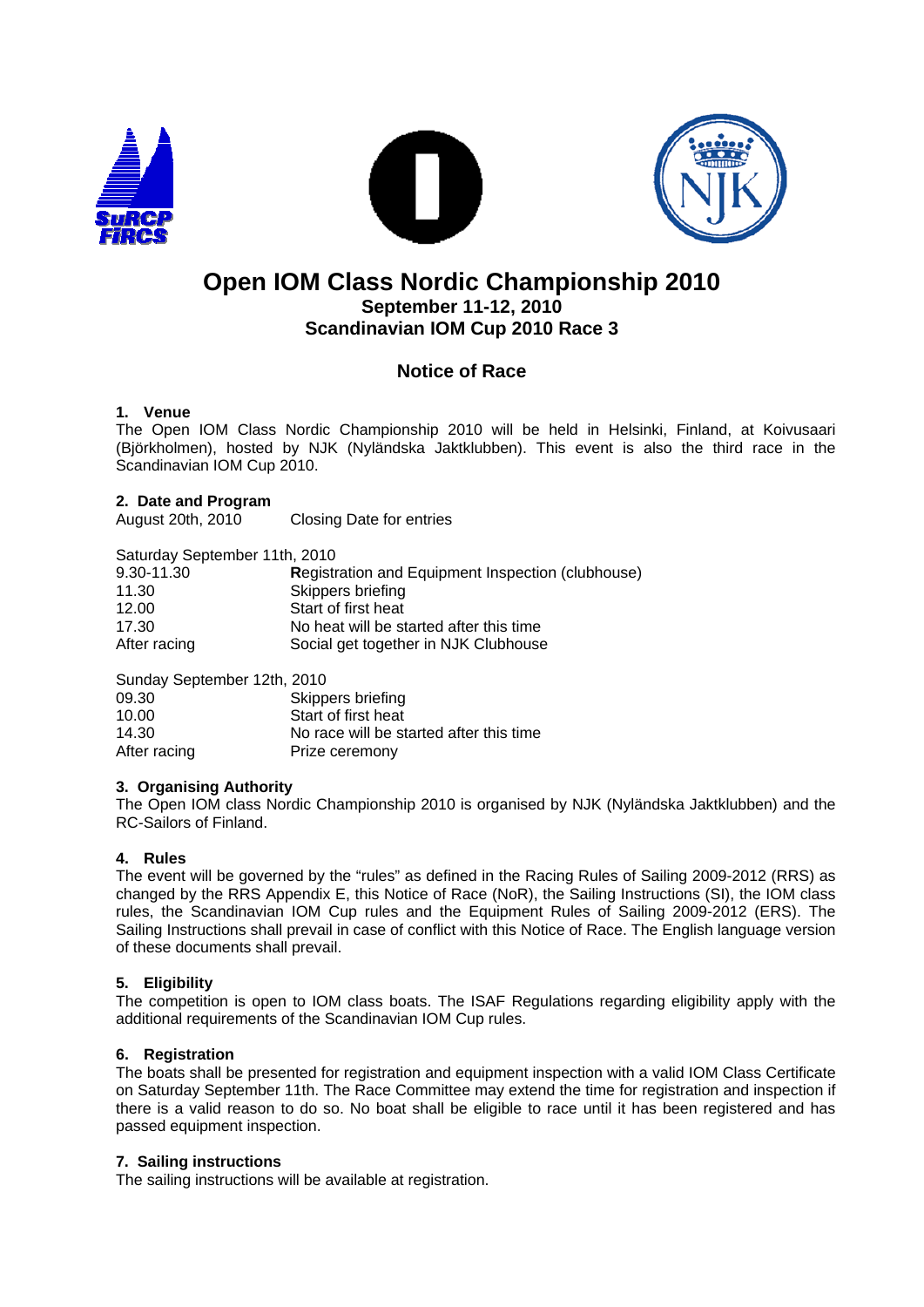#### **8. Scoring and Racing System**

The Regatta will be raced and scored under the Heat Management System (HMS 2007). Entries shall be limited to 36 boats. There will be no more than 2 heats. Heat selection for Race 1 will be a random selection.

#### **9. Entries**

Each Nordic NCA is allocated 8 places and 4 places are allocated for non-Nordic entrants. If there are still places after initial allocation, any available places shall be allocated to NCAs that have sent in applications for additional places before the closing date.

The Nordic IOM sailors enter via their NCA, which in turn prepares a prioritized list and send it by e-mail to anders.wallin@helsinki.fi with the following information: Name, address, sail number, frequencies available. Non Nordic IOM sailors should send their entries directly by e-mail to anders.wallin@helsinki.fi The entries shall be in the hands of the organisers no later than August 20th, 2010. The entry fee of 20 EUR shall be paid at registration.

#### **10. Equipment Inspection**

It is intended that all boats will pass equipment inspection on September 11th, 2010. Nonetheless, the Race Committee may at any time request the Equipment Inspector to confirm that a boat complies with the IOM Class Rules. Random spot checks may be made throughout the event.

#### **11. Jury**

There may be a Jury consisting one or more judges. In case of the absence of a jury each country nominates a first/second candidate which will form a protest committee. There may be umpiring on the water. The Sailing Instructions will contain details on the procedure.

#### **12. Frequencies**

The permitted frequency bands are 27 MHz, 40 MHz and 2.4 GHz. Each competitor (if 27 MHz or 40 MHz) must have a minimum of 3 frequencies available.

#### **13. Prizes**

Prizes will be awarded to the first six in the final results.

#### **14. Disclaimer of Liability**

Competitors participate in the regatta entirely at their own risk. See RRS rule 4, Decision to race. The organizing authority will not accept any liability for material damage or personal injury or death sustained in conjunction with or prior to, during, or after the regatta.

Competitors are advised to ensure that they have adequate personal insurance that provides cover for public liability and their possible injury in Finland.

#### **15. Other information**

Racing area and launching area indicated on the map in appendix A.

For further regatta information, please visit www.rc-purjehdus.net or www.iom-nordic.org and/or contact Anders Wallin, e-mail:anders.wallin@helsinki.fi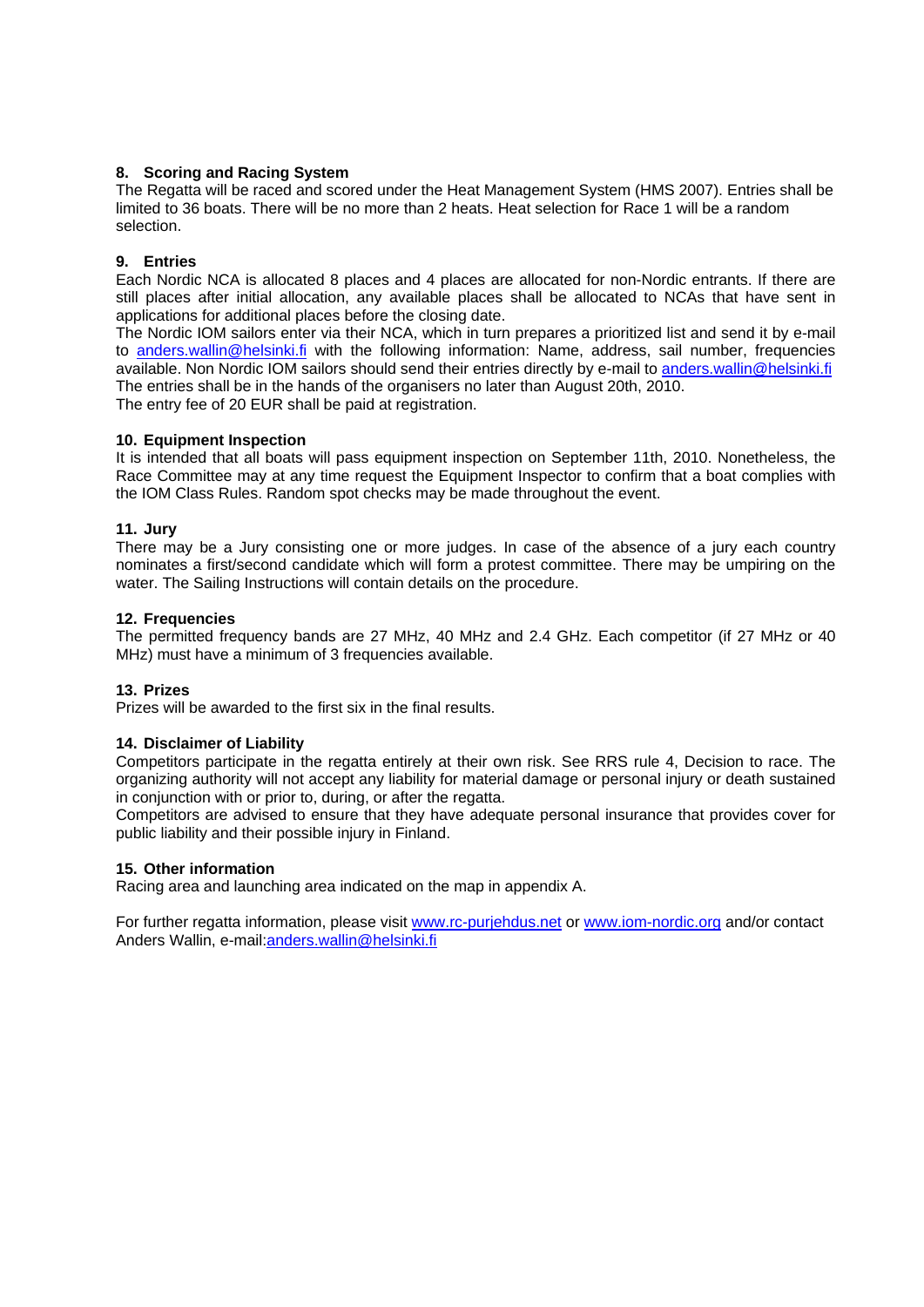## **Travel information:**



How to drive to the sailing site: Take the Länsiväylä (västerleden), road 51, westward of Helsinki towards Hanko (Hangö). Drive over the first bridge onto Lauttasaari (Drumsö), then take the first exit "Lauttasaari / Drumsö ". Turn right, westward onto Lauttasaarentie (Drumsövägen), drive up the hill to the crossing. Drive left over the crossing and take the small road which is a steep downhill. Follow this road until the end.

If you drive past Lauttasaari (Drumsö) you will see the sailing site on your left and/or you will see the Nokia HQ on your right. You must the turn around and come back...

Street Map of Helsinki: kartta.hel.fi

Overview of central Helsinki and sailing site area : http://maps.google.com/maps?f=q&hl=en&q=helsinki&ll=60.159191,24.913902&spn=0.070469,0.270538&t=h

List of hotels in central Helsinki:

http://www.hel2.fi/tourism/EN/suunnittele\_majoitus.asp?kieli=en&ASPID=1&a=0&page=1&sijainti=keskusta

Travel:

Nordic competitors reach Helsinki most conveniently by car-ferry from Stockholm. Departure from Stockholm around 17 on Friday and arrival in Helsinki 10 on Saturday. Departure from Helsinki 17 on Sunday to arrive in Stockholm on Monday morning. Use either Silja (www.silja.com) or Viking (www.vikingline.se)